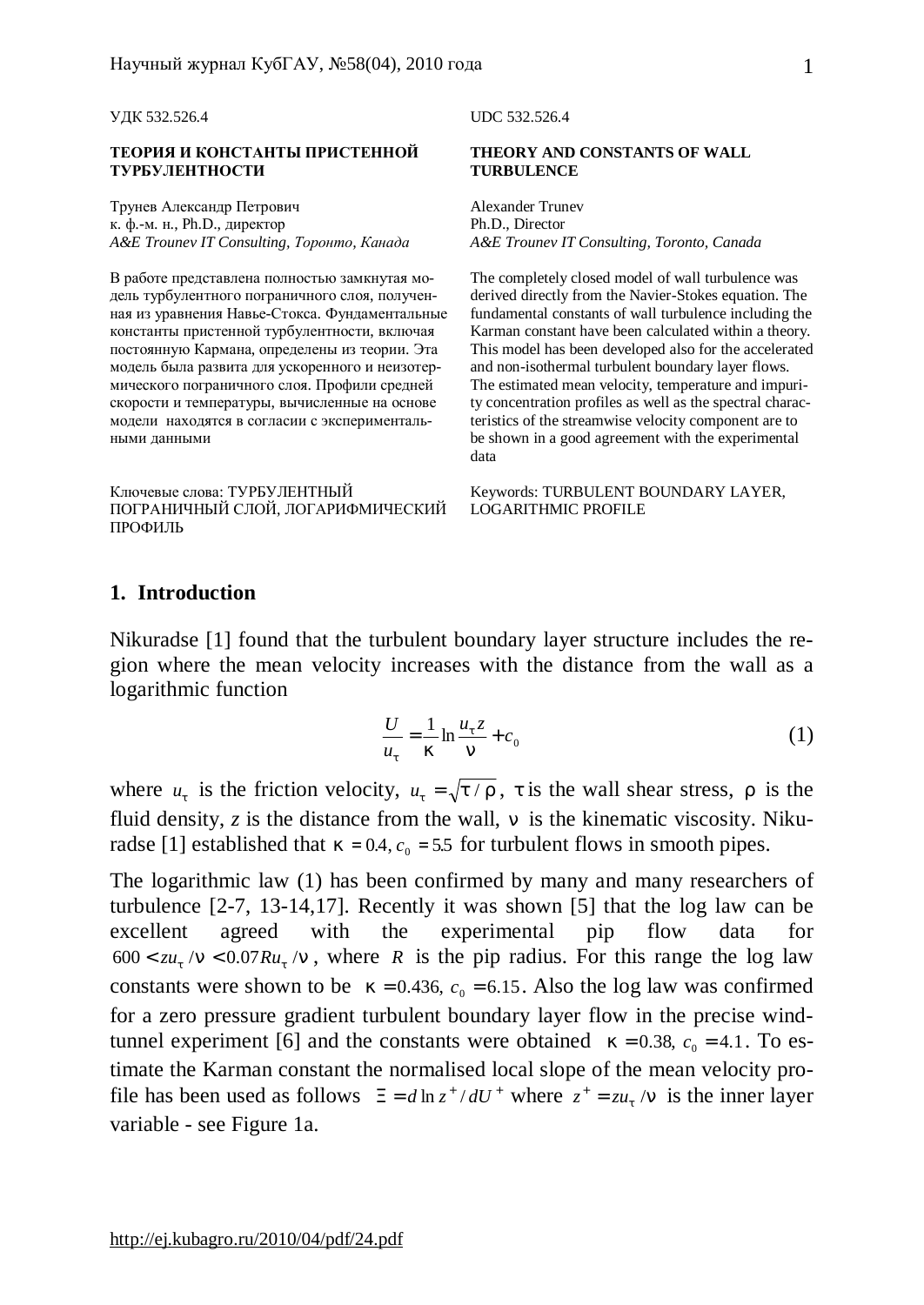So this universal law can be considered as a fundamental fact of the theory of turbulence. Nevertheless it may be wonder that this law never been derived from "first principles" excepting the similarity theory (see the typical arguments in ref. [2-8] and other).

To derive this law we can begin with simple assumption that the logarithmic profile of velocity is a fragment in solution of hydrodynamics equations of viscous fluid in a form of Navier-Stokes. Thus the way a question is put can be different: how the initial equations should be transformed so that in their solution boundary layer should contain logarithmic profile? This type of transformation was developed recently [9-11]. The idea of transformation is rather simple and as a matter, was driven at bringing into initial system equations of some set of random parameters, describing fluctuations of conventional boundary of viscous sublayer.

To understand this idea we should note that the logarithmic distribution (1) is a typical mean velocity profile measured in the turbulent flow bounded by a smooth wall. In a case of the turbulent flow over a rough wall Nikuradse [12] established (for sand-roughened pipes) that if the roughness height significantly exceeds the viscous sublayer thickness, then the mean velocity profile can be described by the logarithmic function as follows:

$$
\frac{U}{u_t} = \frac{1}{k} \ln \frac{z}{k_s} + c_s \tag{2}
$$

where  $k<sub>s</sub>$  is the characteristic scale of the sand roughness,  $k, c<sub>s</sub>$  are empirical values (Nikuradse found that  $k = 0.4$ ,  $c_s = 8.5$  for the completely rough regime).

The sentence "the roughness height significantly exceeds the viscous sublayer thickness" means only that  $k_s \gg n / u_t$  or in another form  $k_s^+ = k_s u_t / n \gg 1$ . Obviously that  $k_s^+$  is the roughness Reynolds number and  $n/u_t$  is the characteristic thickness of viscous sublayer. Compared equations (1) and (2) one can conclude that there is an universal model described the turbulent boundary layer flows over smooth and rough surfaces. As it was shown [9-11] this model can be derived directly from the Navier-Stokes equation and that the logarithmic distribution is an asymptotic solution of this model.

# **2 Principles of theory**

Let  $r = r(x, y)$  is a function describing the roughness geometry and  $\tilde{h} = \tilde{h}(x, y, t)$  is the thickness of viscous sublayer. The *dynamic roughness surface* can be defined as follows  $h(x, y, t) = r(x, y) + \tilde{h}(x, y, t)$ . Thus the mean dynamic roughness height is given by  $\bar{h} = k_s + l_0 \ln \frac{h}{u_t}$  $=k_s + l_0^+ n / u_t$ , where  $l_0^+$  is the dimensionless thickness of viscous sublayer. It should be noted that in the case of a smooth plate for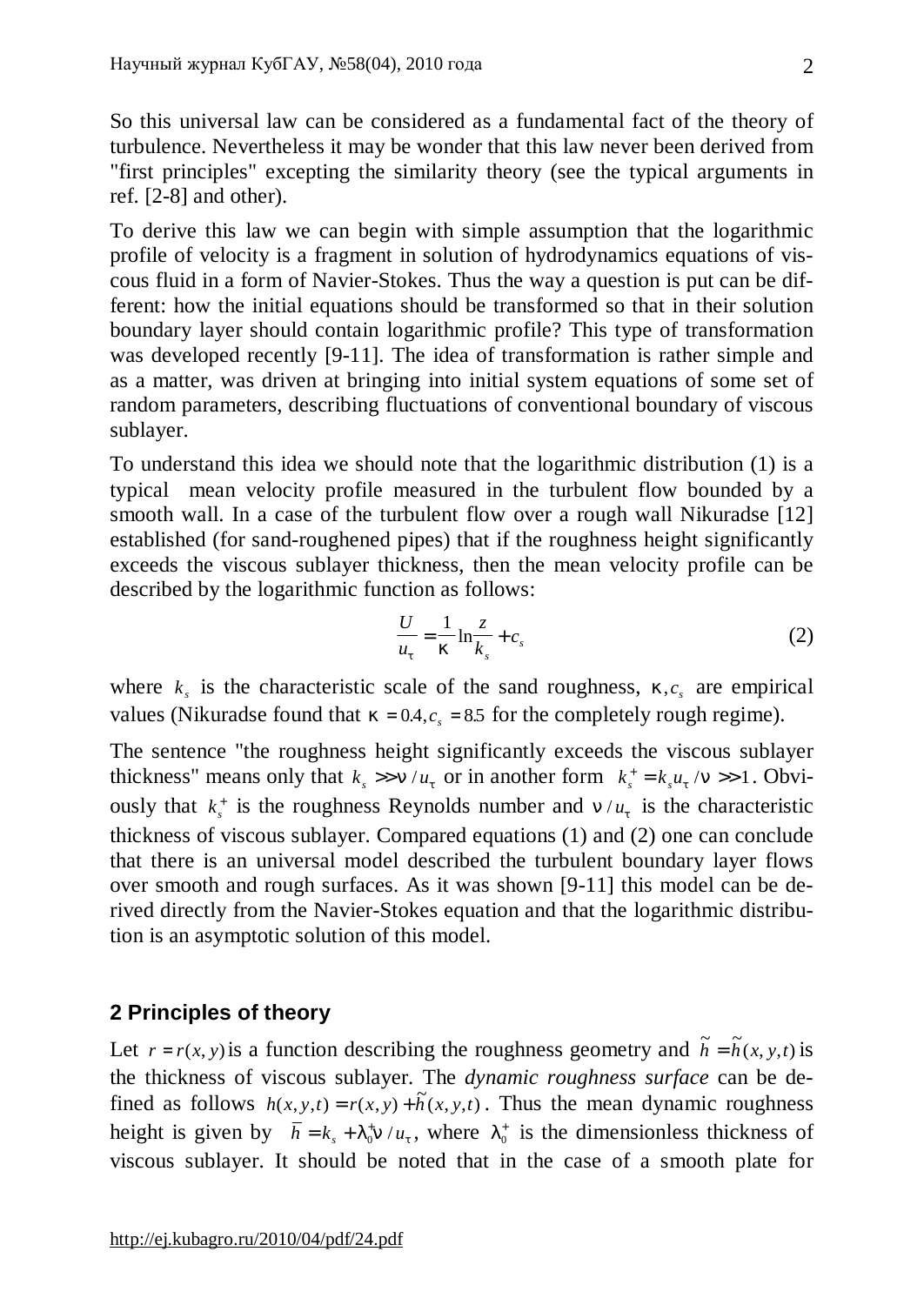$r(x, y) = 0$  the dynamic roughness surface equals to the viscous sublyer conventional surface i.e.  $h(x, y, t) = \tilde{h}(x, y, t)$ .

In Figure 1b the frequency diagram [13] of instantaneous thickness of a viscous sublayer in the turbulent boundary layer over a smooth surface is shown. The maximum of frequency diagram is established for  $z^+ = z_0^+ \approx 9$ . The first maximum of the inverse normalised local slope of the mean velocity profile  $A = dU^{\dagger} / d \ln z^{\dagger}$  also locates approximately at  $z^{\dagger} \approx 9$ - see Figure 1a. Thus one can put  $I_0^+ \approx 9$ .

For the flow over a smooth surface we have  $\bar{h} = I_0^{\dagger} n / u_t$  and in this case the logarithmic velocity distribution in the form (1) is realised. When  $k_s \gg l_0^+ n / u_t$  $>> I_0^* n / u_t$  and therefore  $\bar{h} \approx k_s$ , then the mean velocity profile can be described by eq. (2). This two cases can be described automatically if the flow velocity vector,  $\mathbf{u} = (u, v, w)$ , can be written as follows

$$
\mathbf{u} = \mathbf{u}(x, y, z/h(x, y, t), t)
$$
 (3)



Figure 1: a) The inverse normalised local slope of the mean velocity profile  $A = dU^{\dagger}/d \ln z^{\dagger}$  estimated from the van Driest model [14]- the solid line *6* and from the experimental data by Österlund [6] (*1-4*). Horizontal solid line (5) corresponds to the estimated quantity  $A = 2.54$ ; b) the frequency diagram of instantaneous thickness of viscous sublayer in the turbulent boundary layer over a smooth wall [13].

If the streamwise velocity has a logarithmic asymptotic,  $u \propto \ln(z/h)$ , then also the mean velocity has the logarithmic asymptotic,  $U = \langle u \rangle \propto \ln(z/\overline{h})$ .

Unfortunately this very simple idea can't be used directly by substituting expression (3) in the Navier-Stokes equation, because the dynamic roughness surface can't be described by a regular function in a common case.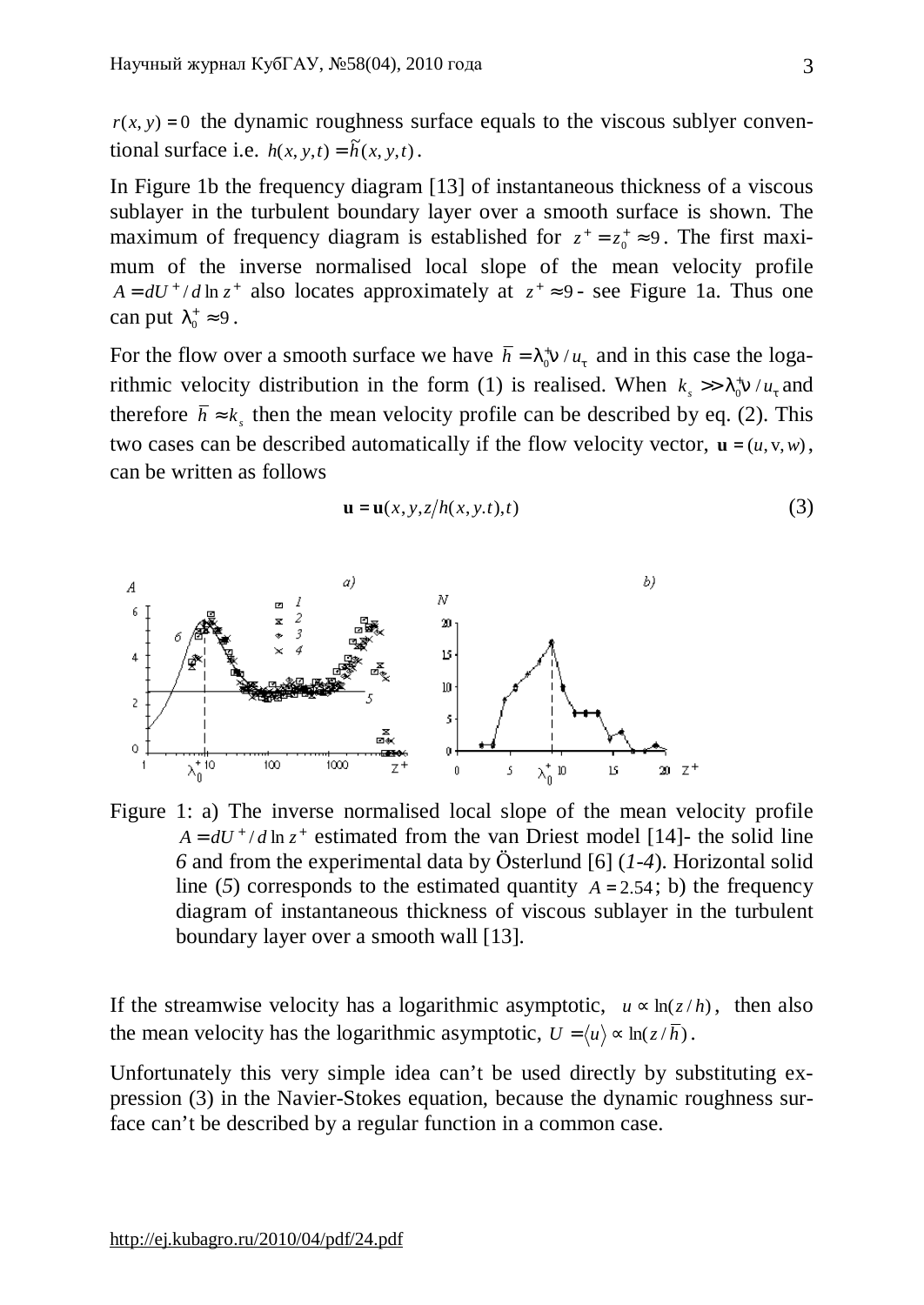Therefore the dynamic roughness surface is advised to characterise by the set of the random continuous parameters  $h$ ,  $h$ <sub>*,*</sub>,  $h$ <sub>*y*</sub>,  $h$ <sub>*y*</sub>, with a well-known function of distribution  $f_s = f_s(h, h_x, h_y, h_t)$ . The reason why only the first odder derivatives of the function  $h = h(x, y, t)$  play role in this theory is explained by the volume averaging used for a filtration of random functions.

We suppose that  $h = z/h = const$  and let us consider a representative region of flow by a volume  $dV = L_x L_y dz$ , where  $L_x, L_y$  are typical scales of flow in the *x*, *y* directions accordingly. Then let us consider subregion *dV<sup>s</sup>* lying in the representative region of the flow,  $dV$ , in which the random parameters  $h$ ,  $h_t$ ,  $h_x$ ,  $h_y$  are changed in the intervals  $(h; h + dh)$ ,  $(h_i; h_i + dh_i)$ ,  $(h_x; h_x + dh_x)$ ,  $(h_y; h_y + dh_y)$  accordingly. The volume of this subregion is given by

$$
dV_s = dVf_s(h, h_x, h_y, h_t)dhdh_xdh_ydh_t.
$$

The random function describing the flow velocity can be determined by the tot-

ing expression  $\mathbf{u} = \mathbf{u}(x, y, z/h(x, y, t), t)$  in the volume  $dV_s$ :

$$
\widetilde{\mathbf{u}}(h,t,h,h_x,h_y,h_t) = \lim_{dV \to dV_s} \frac{1}{dV} \int_{dV} \mathbf{u}(x,y,h,t) dx dy dz
$$

where *dV* is an arbitrary volume enclosed in  $dV = L_x L_y dz$  and containing  $dV_s$  as a whole.

Obviously,  $\tilde{\mathbf{u}}(h, t, h, h_x, h_y, h_t)$  is the random function, because it depends on the random parameters. The equations describing dynamics of random functions  $\tilde{\mathbf{u}} = \tilde{\mathbf{u}}(h, t, h, h_x, h_y, h_t)$  immediately follow from the hydrodynamic equations of viscous fluid [9-11]. Statistical moment of an order *m* of the random function  $\tilde{\mathbf{u}}(h, t, h, h, h, h, h, h)$  are determined as follows

$$
\overline{\widetilde{u}}^m(z,t)=\int \widetilde{u}^m(h,t,h,h_x,h_y,h_t)f_s(h,h_x,h_y,h_t)dhdh_xdh_ydh_t.
$$

This algorithm is a very effective in the wall turbulence problem because in this case the random functions  $\tilde{u}(h, t, h, h_x, h_y, h_t)$  with fixed variables  $h, h_x, h_y, h_t$  have the properties which are similar to the mean flow parameters. Otherwise for the solutions presented for instance by the logarithmic function we can suppose that

$$
\overline{\widetilde{u}} = \int \widetilde{u} \langle h, t, h, h_x, h_y, h_t \rangle f_s(h, h_x, h_y, h_t) dh dh_x dh_y dh_t = \widetilde{u} (z/h_*, h_x^*, h_y^*, h_t^*),
$$

where the parameters with stars can be estimated from the comparison of solutions with experimental data or calculated from a theory considered below.

A zero pressure gradient turbulent boundary layer over a smooth surface can be described by the completely closed equation system derived directly from the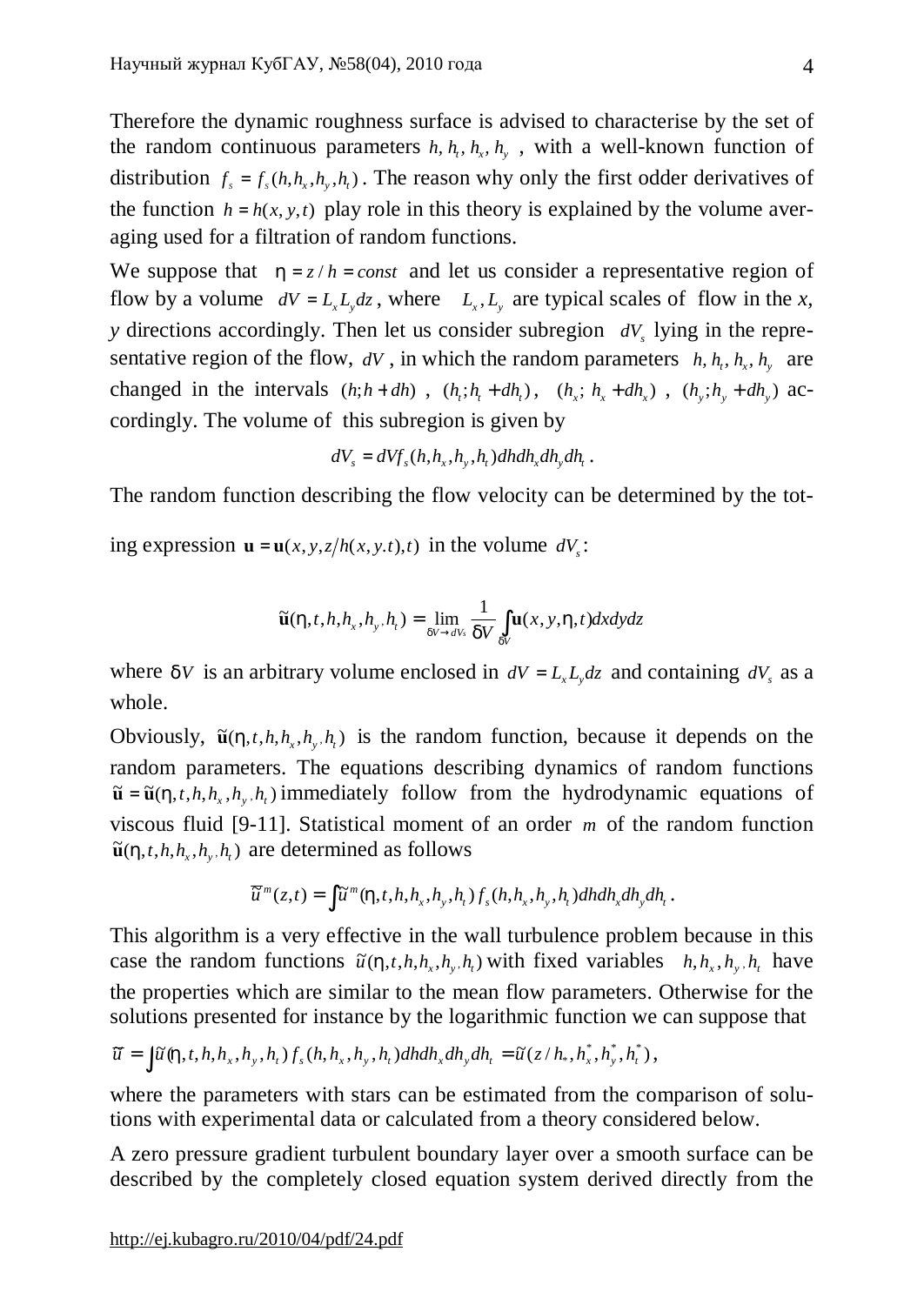Navier-Stokes equation (see [10-11] for details). Utilised the inner layer variables this model can be written in the form

$$
\frac{du^{+}}{dz^{+}} = e^{-1} \left( \frac{\cos^{2} a}{1 + x^{2}} + \frac{\sin^{2} a}{\sqrt{1 + x^{2}}} \right),
$$
\n(4)

$$
R_{t} c \frac{d^{2} c}{dx^{2}} + \frac{d}{dx} (1 + x^{2}) \frac{d^{2} c}{dx^{2}} = 0 , \qquad I = R_{t} \int_{0}^{x} \frac{c dx}{1 + x^{2}}
$$

where  $u^+ = \tilde{u}/u_t$ ,  $x = z^+ / I^+$ ,  $I^+ = hu_t / n \sqrt{h_x^2 + h_y^2}$  is the characteristic dimensionless scale of the viscous sublyer,  $a = \arctan(h_y/h_x)$ ,  $v^+ = \tilde{v}/u_t$ ,  $w^+ = \tilde{w}/u_t$ ,  $c = [(u^+ \cos a + v^+ \sin a + w_0^+)x - w^+]/w_0^+, w_0^+ = h_t/u_*\sqrt{h_x^2 + h_y^2}$  $w_0^+ = h_t / u_* \sqrt{h_x^2 + h_y^2}$  is the second scale of velocity in the wall turbulence,  $R_t = hh_t/n(h_x^2 + h_y^2)$  is the Reynolds number calculated on the dynamical roughness parameters (it should be noticed that the random parameters  $R_t$ ,  $w_0^+$ ,  $a$ ,  $I^+$  are not functions of time or space variables!).

The boundary conditions for Eq. (4) are set as follows

$$
u^+(0) = 0, \quad c(0) = 0, \quad c'(0) = 1, \quad c''(0) = a \tag{5}
$$

where *a* is a free (shooting) parameter.

It should be noted that model (4) is related to the Blasius equation in the particular case when  $R_t = 1/2$ ,  $a = 0$  and  $x \ll 1$ .

### **3 Constants of wall turbulence**

Let us suppose that for  $z^+ \rightarrow \infty$  the streamwise mean velocity profile has a logarithmic asymptotic, i.e.

$$
du^+ / dz^+ \rightarrow 1/kz^+.
$$

Surmising that  $\lim_{x \to \infty} I(x, R) = I_0(R)$  we have from the first equation (4):  $du^{+}/dz^{+} = I^{+}e^{-I_{0}}/z^{+}$ , and therefore  $I^{+} = e^{I_{0}}/k$ . The last equation gives the continuous spectrum of the turbulent scales  $I^+ = I^+(R_t)$ . Used the dynamic roughness Reynolds number in the form  $R_t = w_0^T I_0^+$  the equation  $I^+ = e^{I_0}/k$  can be rewritten as follows

$$
w_0^+ / k = R_t \exp[-I_0(R_t)]
$$

For an uniqueness of the mean velocity profile we can suppose that for  $k = const$ the second turbulent velocity scale has a stable value at small variations of the parameter  $R_t$ , i.e.  $dw_0^+ / dR_t = 0$ . It gives  $R_t = R_t^* \approx 1.2193$ . The turbulent boundary layer fundamental scale can be defined as  $I_0^+ = e^{I_0(R_t^*)}/k$ 0  $\sum_{k=0}^{N} e^{I_0(R_t^*)}/k$ . This quantity approximately equals to the experimental value  $I_0^* \approx 9.16$  for  $k = 0.39$ .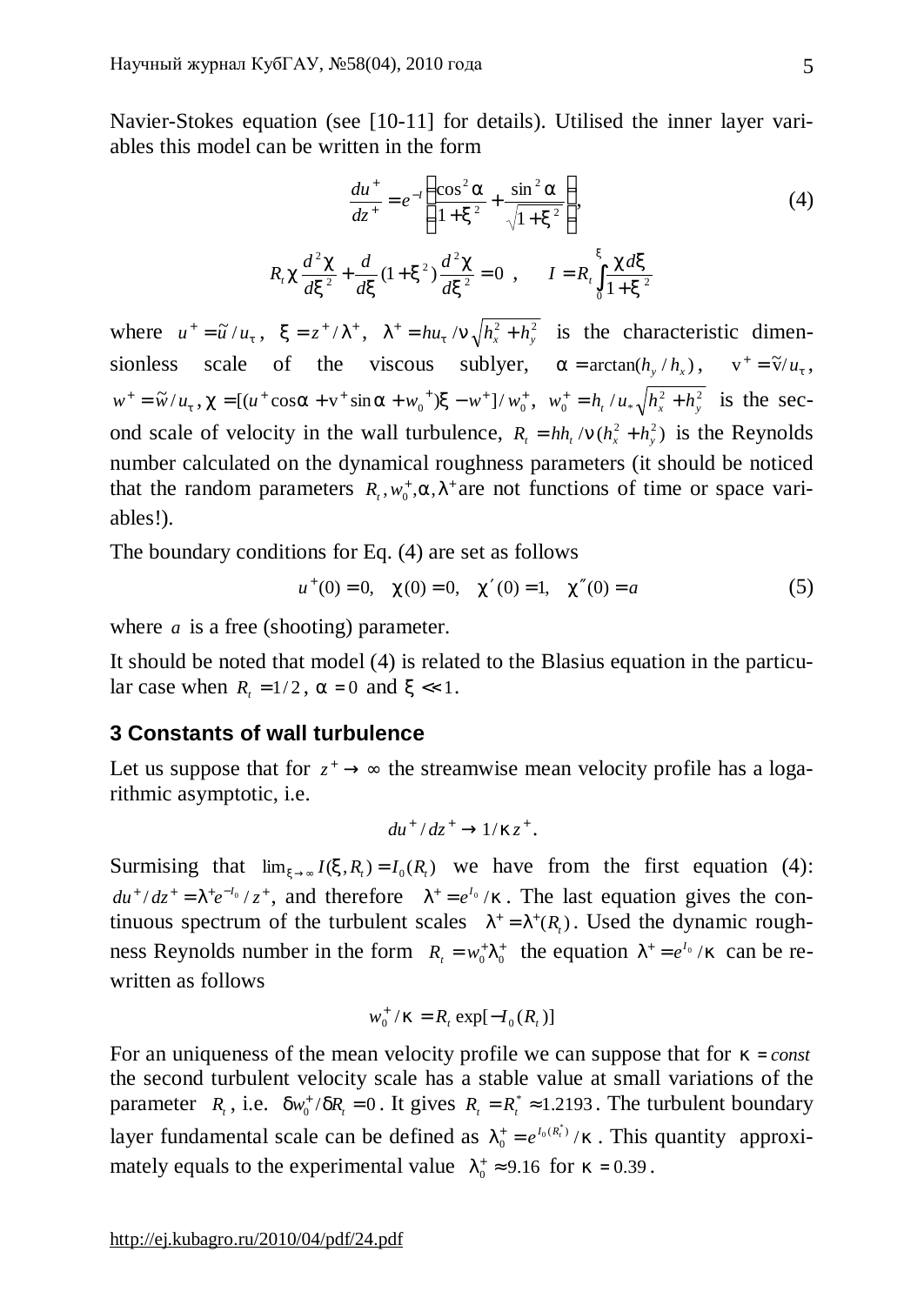The function  $1/I^+ = ke^{-t_0}$  can be considered as a spectral density. The inverse length scale versus the Reynolds number is shown in Figure 2a. This type of a spectral density is similar to the spectral density of the streamwise velocity fluctuations in the turbulent boundary layers. The function  $w_0^+ = w_0^+(R)$  is shown in Figure 2b. This type of spectrum is similar to the spectral density of the transversal velocity pulsation [15]. Both functions represent the constructive model of the hydrodynamic chaos in this theory of turbulence.

6



Figure 2: a) The inverse length scale  $1/I^+$  versus the Reynolds number of dynamic roughness in double logarithmic scale. This type of a spectral density is similar to the spectral density of the streamwise velocity fluctuations in the turbulent boundary layers; b) the normalised turbulent velocity scale  $w_0^+/k$  versus the Reynolds number of dynamic roughness. This type of spectrum is similar to the spectral density of the normal to the wall velocity pulsation.

Our suggestion about the dynamical roughness structure in the wall region is that the parameter *a* fluctuates around the mean value  $a = p/2$ . This structure looks like furrows elongated along of the mean flow stream lines in the viscous sublayer (see, for instance, [16] where the visualisation of the coherent structure in the turbulent boundary layer is presented). In this case the first Eq. (4) can be integrated once and the standard logarithmic profile can be derived for  $z^+$  >>  $I_0^+$ :

$$
u^{+} = \frac{1}{k} \ln z^{+} + c_{0}, \quad c_{0} = \frac{1}{k} \int_{0}^{\infty} \frac{e^{I_{0}-I} - 1}{\sqrt{1 + x^{2}}} dx - \frac{1}{k} \ln \frac{I_{0}^{+}}{2}.
$$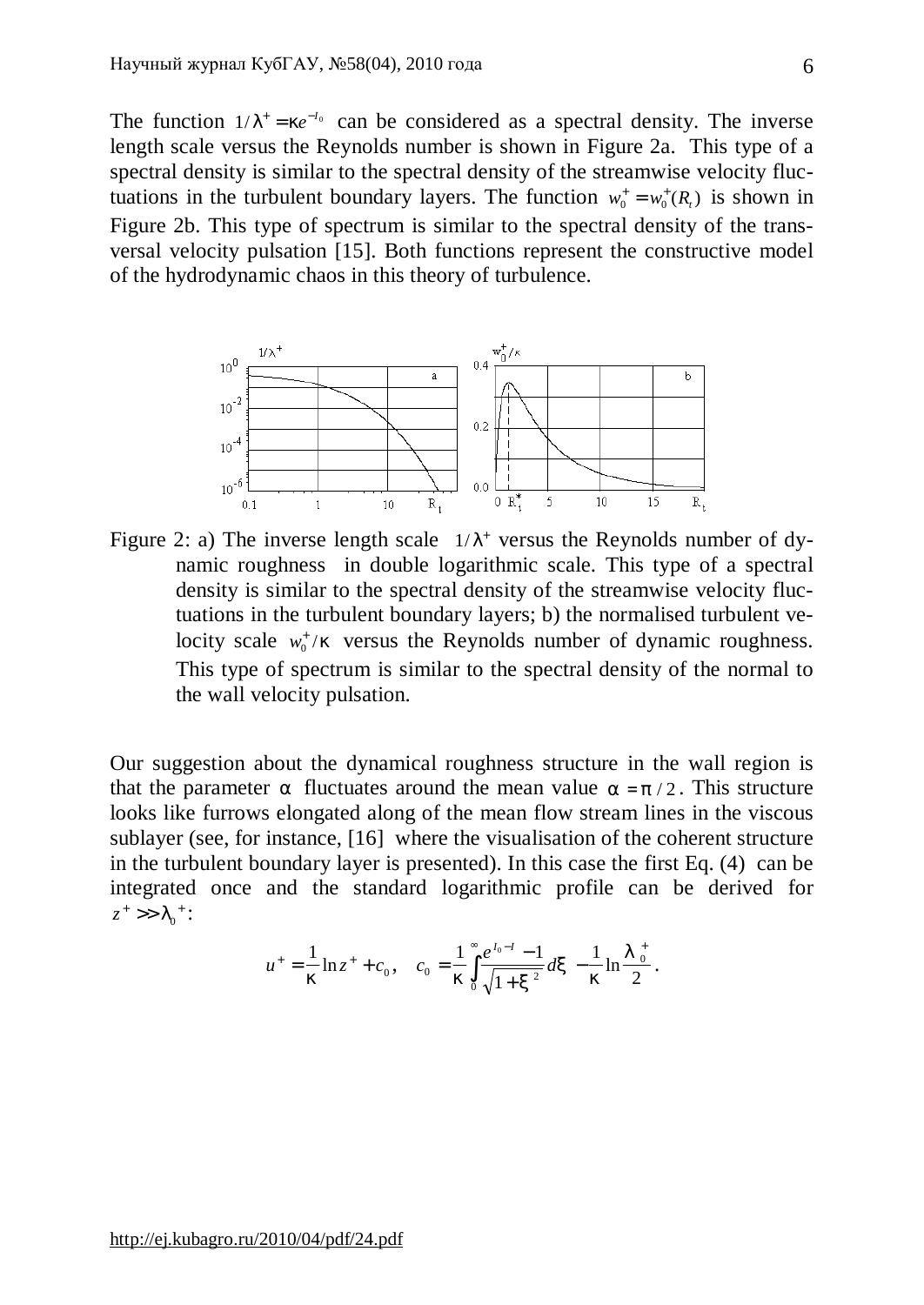Therefore, with the given constant *k* another constant of the mean velocity logarithmic profile can be calculated from the last equation.

### **4 Spectral characteristics of wall turbulence**

The spectral density of the streamwise velocity pulsation can be defined as follows

$$
\int F(k)dk = \int u'^2(w)dw = \lim_{T \to \infty} \frac{1}{T} \int_0^T u'^2(t)dt = \langle u'^2 \rangle
$$

where *w* is the characteristic radian frequency,  $k = w/U$  is the flow wave number (Taylor's frozen turbulence hypothesis). To compare the spectral density with experimental data let us suppose that  $h \propto wh$ , Therefore the Reynolds number calculated on the dynamical roughness parameters depends on the frequency,

$$
R_{t} = wh^{2} / nn^{2} = wI_{*}^{2}n / u_{t}^{2} = kHI_{*}^{2}u^{2} / \text{Re}_{*}
$$

where  $n^2 = h_x^2 + h_y^2$ ,  $I^*$  is the typical turbulent length scale of the streamwise velocity pulsation, *H* is the boundary layer height,  $Re_* = H u_t / n$ . Due to this relationship the spectral characteristic of the turbulent flow is related to the eigen spectrum of the value problem (4-5). In general case it can be like the power series

$$
F(k) = \sum_{i=1}^{\infty} c_i (I^+)^{-i} .
$$

Practically we can test one first term of this series. Then the spectral density can be proposed in the form

$$
F(k) = c_K \frac{H u_t^2}{I^+} = k c_K H u_t^2 e^{-I_0[R_t(k)]}
$$
 (6)

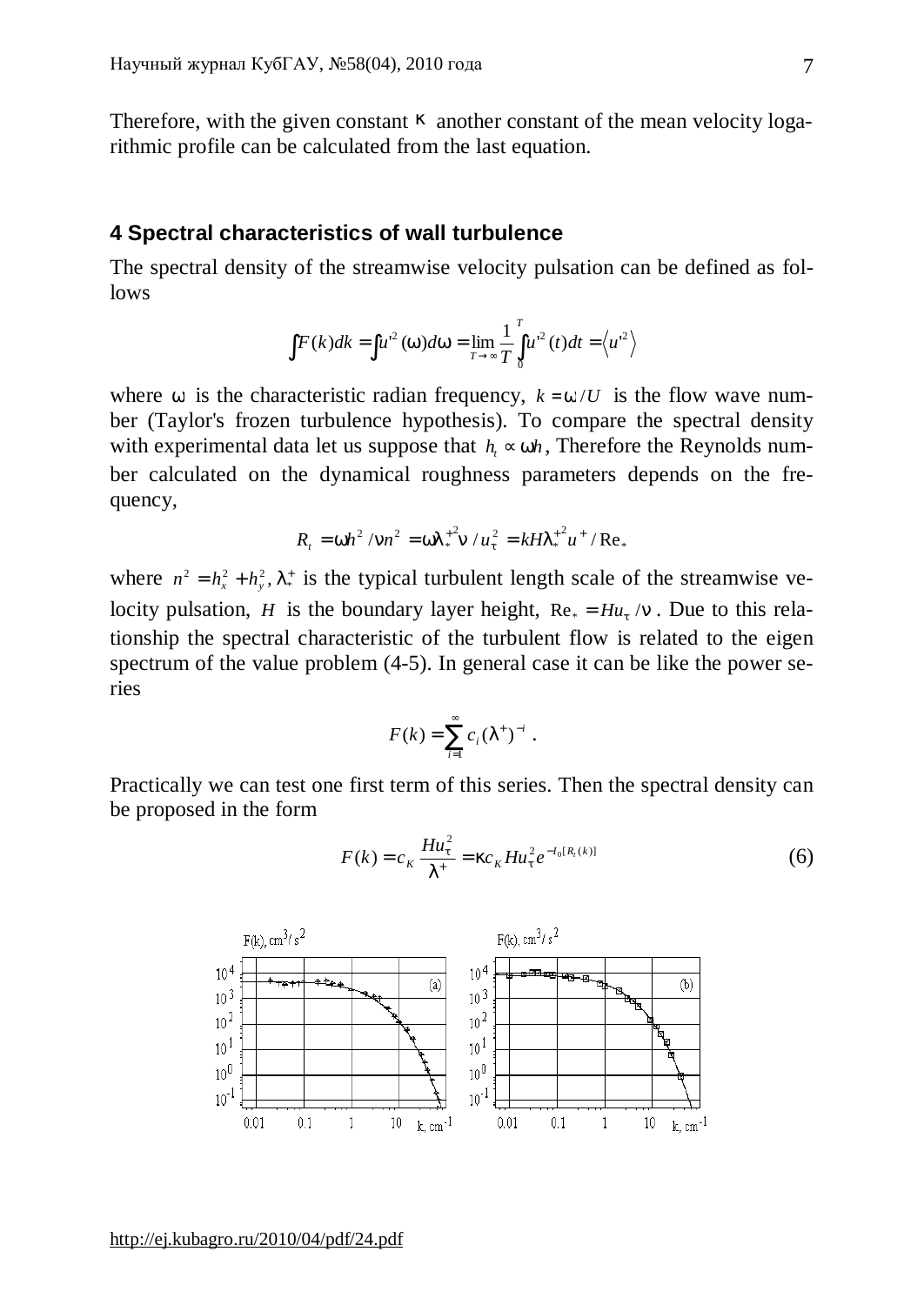Figure 3:The estimated spectral density of the streamwise velocity pulsation in the turbulent channel flow (solid lines) for  $z^+ = 4.9$  (a), and  $z^+ = 11.7$  (b), and the experimental data [17]

where  $c_K$  is the normalising factor. Suggesting that the flow wave number depends on the dynamical roughness Reynolds number as the linear function, i.e.  $k \propto R_t$ , we have  $c_K = 2.13 I_*^{2} u^+ \langle u'^2 \rangle / u_t^2 \text{ Re}_*$ .

The spectral density given by Eq. 6 is shown in Figure 3 (solid lines) together with the experimental data [17] obtained in the turbulent channel flow. As it was established both spectral density parameters slowly depend on the distance from the wall. The best correlation was found in the viscose sublayer for  $z^+=4.9$  $l_*^+ = 6.76$   $c_K = 1.01$  (Figure 3a) and for  $z^+ = 11.7$ ,  $l_*^+ = 5.45$ ,  $c_K = 1.82$  (Figure 3b).

## **5 Thermal turbulent boundary layer**

The model of turbulent flow (4) was developed to estimate the turbulent transport of heat and impurities in the boundary layer. The mean temperature gradient can be written as follows (see [10-11] for details)

$$
\frac{dT^{+}}{dz^{+}} = \frac{\Pr \exp[-0.5P_{t}c'(x)\ln(1+x_{1}^{2})]}{\sqrt{1+x_{1}^{2}}}
$$
(7)

where  $T^+ = (T_g - \tilde{T})/T_*$ ,  $T_g$  is the surface temperature,  $\tilde{T}$  is the turbulent flow temperature,  $T_* = q_H / (r c_p u_t)$  is the turbulent scale of temperature,  $q_H$  is the heat flux from the rigid surface to the flow,  $c_p$  is the specific heat at constant pressure of the gas,  $x_1 = z^2 / I_T^*$ ,  $x_1 = z^* / I_T^*$ ,  $I_T^* = (k_h \text{Pr})^{-1}$  is the main turbulent scale of the thermal layer,  $P_t = w_0^T I_T^+$  Pr is the Peclet number.

The boundary conditions for equation (12) on a smooth wall and for the long distance from the wall are given by

$$
z^{+} = 0: \tT^{+} = 0; dT^{+} / dz^{+} = \text{Pr}
$$
  
\n
$$
z^{+} \to \infty: dT^{+} / dz^{+} \to 1 / k_{h} z^{+},
$$
\n(8)

where  $k_h$  is a constant which approximately equals to the Karman constant.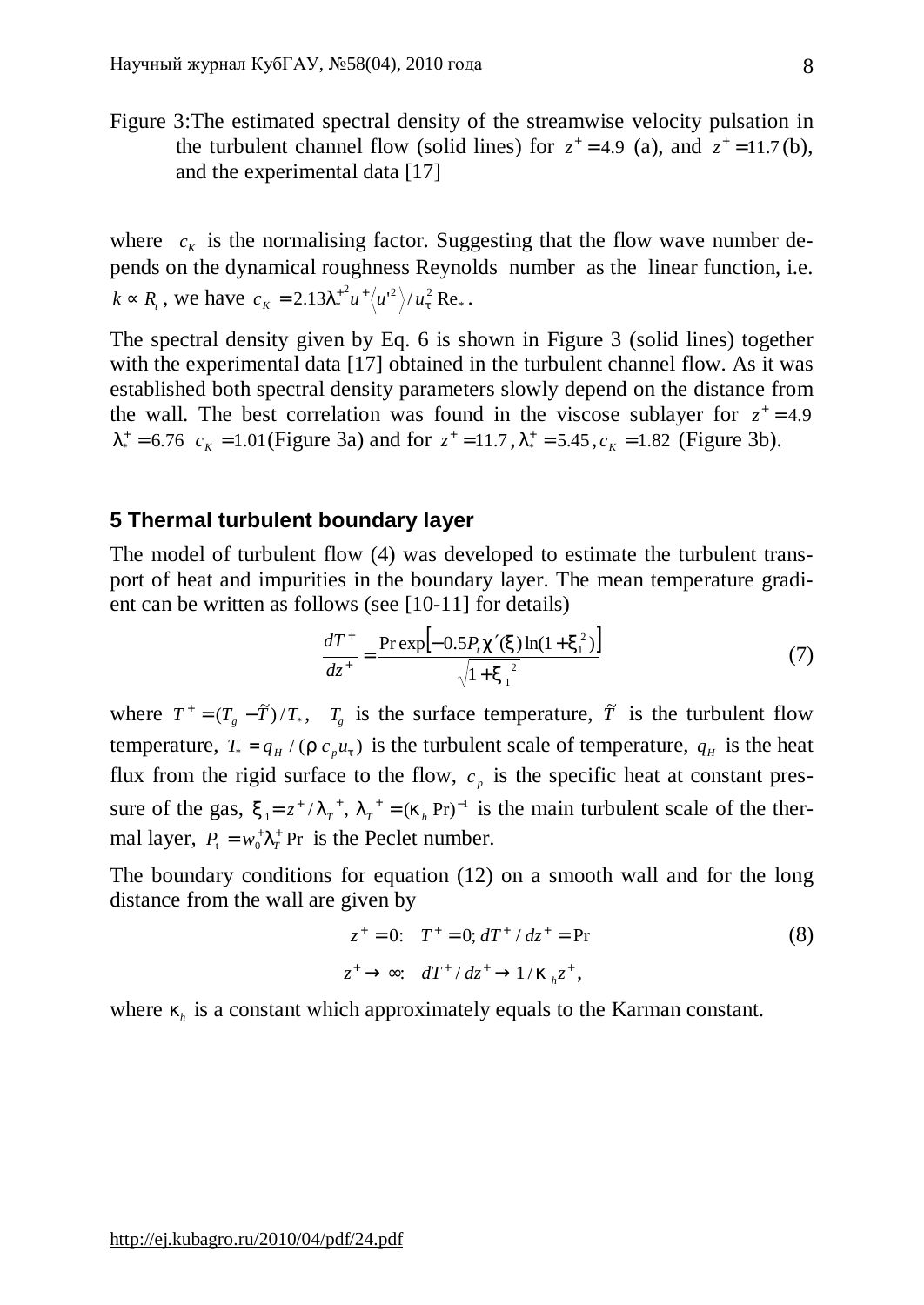

Figure 4. Mean temperature profiles in the turbulent boundary layer computed for the small (left) and for the large Prandtl numbers (right). The square symbols -the model of Sebeci [18]; the solid lines - the model (7-9).

In special case when  $Pr \rightarrow 0$  a general solution of the boundary value problem (7)-(8) can be written as follows:

$$
T^{+} = \frac{1}{k_{h}} \operatorname{Arsh}(k_{h} \operatorname{Pr} z^{+})
$$
 (9)

The mean temperature profiles computed on equations (7), (9) are shown in Figure 4 (right) by solid lines together with the profiles computed on the model of Sebeci [18] - the square symbols. For the best correlation the function  $P_t$  (Pr) was numerically approximated as follows  $P_t = -1.61/(1+0.1 \ln Pr)$  in the range of the Prandtl number  $2 < Pr < 10<sup>3</sup>$ . The agreement between two models in general is good.

It should be noted that equation (7) is a typical two-scale model describing the interaction between the transition layer with  $l \approx l_0$  and thermal boundary layer with the main scale  $I_T^+ = (k_h \text{Pr})^{-1}$ . Considering the mean flow as a "substance" with the Prandtl number  $Pr = 1$  we can utilized equation (7) also to describe the mean velocity profile.

### **6 Multi-scale model**

Analysing data shown in Figure 1a one can found the several layers of different scale: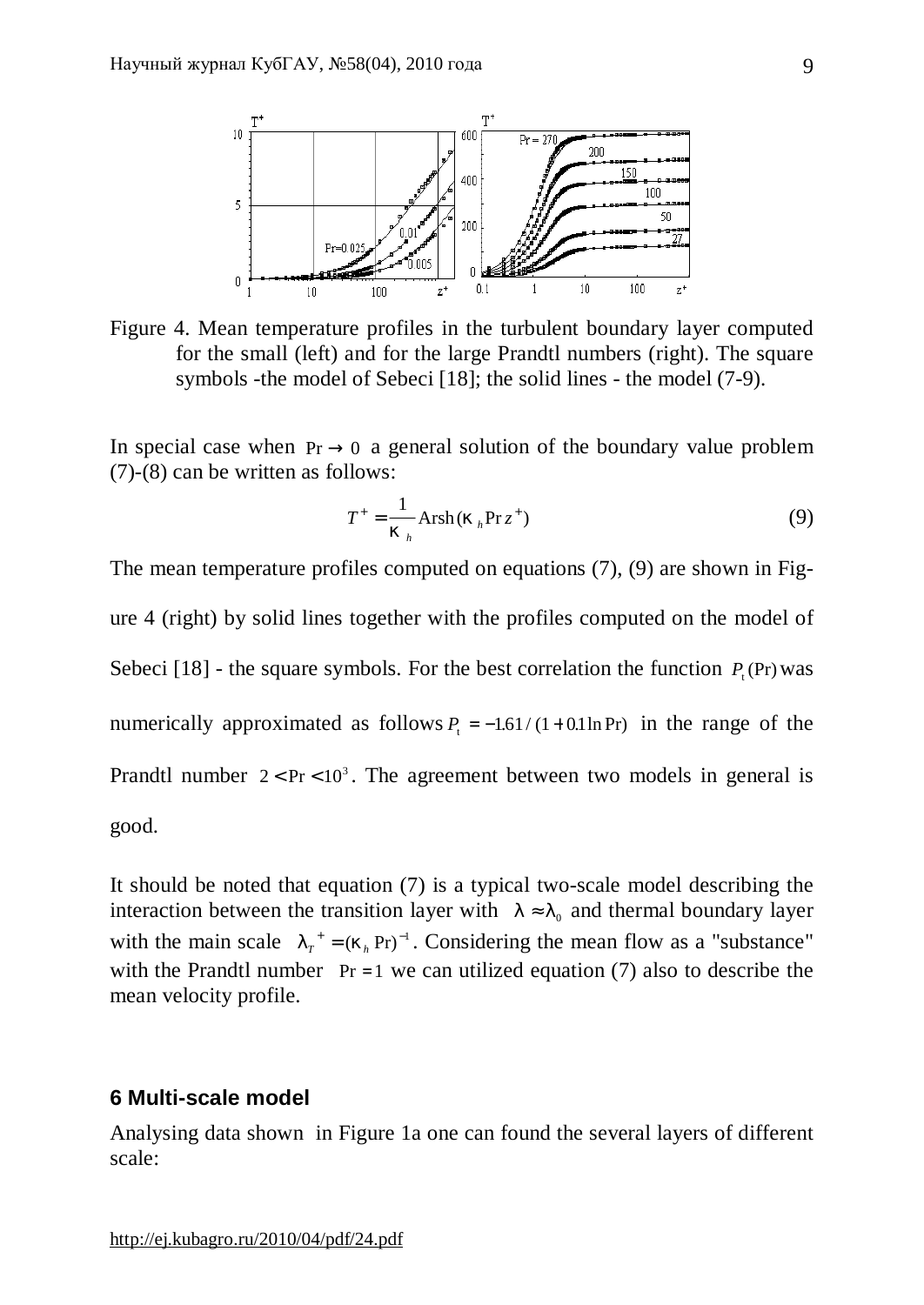- The viscous syblayer  $z^+ \leq 1/k$ ,  $A \approx z^+$ ;
- The transition layer which corresponds to the first maximum of *A* for  $z^* \approx I_0^*$ ;
- The logarithmic layer where  $A \approx 1/k$ ;
- The mixing layer or the "wake region" [19] which corresponds to the second maximum of *A* for  $z \approx H/2$ ;
- The free stream region where  $A \rightarrow 0$  for  $z \ge H$ .

With this scales the model of turbulence (4) has been developed for the case of turbulent boundary layer flow in pressure gradient as follows

 $Re_*(1 + \overline{z}^2)$  $(p^{\pm})\sqrt{1}$  $1 + x^2$   $k \sqrt{1 + x^2} \sqrt[3]{1 + x^2}$   $kV_* \text{Re}_* \sqrt{1}$  $\exp(I_0 - I)$ 2  $*$  IV $\mathcal{L}_*$ 2 0 2  $*$  IVV $*$ 0 <sup>2</sup>  $\frac{J}{0}$   $\sqrt{1+x^2}$ 0 2 0  $_{0}$   $\alpha$ p $\alpha$ <sub>0</sub> *z*  $p^{\text{+}}\rangle\sqrt{1+\bar{z}}$ *z*  $I_0 - I$ )  $I_0^+ p^+ e^{-I} \int_0^x e^I d$ *dz*  $du^{+}$  *e*<sub>0</sub> exp(I<sub>0</sub> - I)  $I_{0}^{+}p^{+}e^{-I}$   $\uparrow$ <sup>*r*</sup>  $e^{I}$ + + + + −  $+x^2$   $\frac{J}{0}$   $\sqrt{1}$  + − + − =  $+\mathbf{n} + \mathbf{e}^{-l} X \quad l \text{ } l \text{ } \mathbf{f}$  $+$   $\mathbf{l} \cdot \mathbf{l}$  + +  $\int_{0}^{1} \frac{e^{u} dx}{\sqrt{1+x^2}} - \frac{c_0}{kV}$ *e kV e x x*  $k\sqrt{1+x}$ *l*  $k l_0^* \sqrt{1+x}$  $e_0 \exp(I_0 - I) = I_0^+ p^+ e^{-I}$ where *p*

 $1 + (1 - e)/(kV_* \text{Re}_*)/1 + \bar{z}_0^2$ )  $e_0 = 1 + (1 - e)/(kV_* \text{ Re}_*)^2 + \bar{z}_0^2, \quad V_* = 0.27, \quad p^+ = \frac{H}{r u_*^3} \frac{dp}{dx}$ *u p* ∂  $=\frac{n}{a}$   $\frac{\partial}{\partial}$  $ru_*^3$  $\frac{n}{\sqrt{2}}\frac{\partial p}{\partial \rho}$  is the dimensionless pres-

sure gradient,  $\bar{z} = (z - z_0) / V_* H$ ,  $z_0 = H/2$  is the middle position of the mixing layer.



Figure 5: The estimated mean velocity profiles in the turbulent boundary layer in adverse pressure gradients computed for *p+=*0.023; 0.0251 - the solid lines *1-2* accordingly, and experimental data (symbols) from the data base by Nagano *et al* [20].

The function of pressure gradient parameter has been estimated from the experimental data by Nagano *et al* [20]  $e(p^+) \approx 118099 p^{+3} - 2386.8 p^{+2} + 36.579 p^+ + 0.7881$  for adverse pressure gradients. The computed mean velocity profiles in the turbulent boundary layer in adverse pressure gradients are shown in Figure 5 together with the experimental data [20].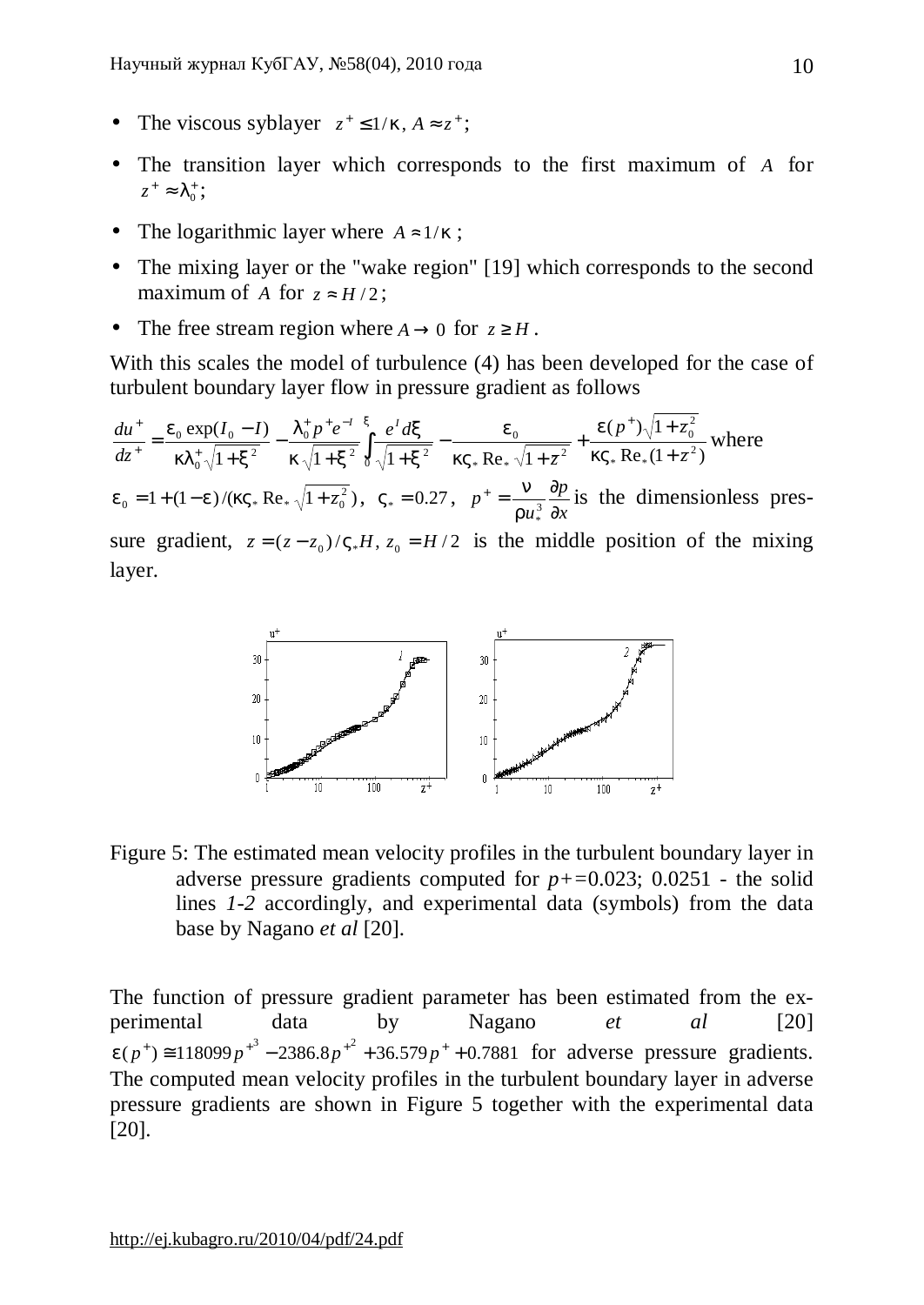### **7 Final closure and conclusion**

Generally speaking the Karman constant also should be defined as a function of this parameter because the two-scale model (7) depends on the length scale  $l_{\nu}^+ = 1/k$  which can be related to the fundamental length scale  $l_0^+$ . Used a symmetry of the multiple density of a probability distribution function  $f_s(h, h_x, h_y, -h_t) = f_s(h, h_x, h_y, h_t)$  one can defined the length scale corresponding to a negative value  $R_t = -R_t^*$  as follows  $I_{in}^+ = I_n^+ \exp[I_0(-R_t^*)]$  and consequently the scale of velocity  $w_{in}^{+} = -R_t^* / I_{in}^*$ . Both scales depend on the main scales  $w_0^*$ ,  $I_0^*$ due to a symmetry so that  $I_{in}^{+} = w_0^{+}, w_{in}^{+} = -I_0^{+}$ . Therefore the Karman constant should be defined as follows

$$
k = \frac{1}{\sqrt{R_i^*}} \exp\left[\frac{I_0(R_i^*) + I_0(-R_i^*)}{2}\right]
$$
 (10)

The formula (10) gives  $k = 0.3931$  for  $R_t^* = 1.2193$ . This result is presented in Figure 1a by the horizontal line *5*.

We have demonstrated the completely closed theory of wall turbulence. The main parameter of this theory was established as the Reynolds number of dynamic roughness  $R_t = w_0^+ I^+ = h h_t / (h_x^2 + h_y^2)$ . This parameter has been calculated within a theory based on the mean velocity profile asymptotic behaviour as  $R_t^* = 1.2193$ . The Karman constant and the turbulent boundary layer fundamental length scale have been defined as functions of this parameter. The estimated parameters  $k = 0.3931$ ,  $l_0^* \approx 9.16$  and mean velocity and temperature profiles are in a good agreement with the available experimental data.

#### **References**

1. Nikuradze, J. Gesetzmaessigkkeiten der turbulenten Stroemung in glatten Rohren,

- *Forsch. Arb. Ing. Wes*., 356, 1932.
- 2. Schlichting, H. *Boundary Layer Theory*, McGraw-Hill, NY, 1979.
- 3. Purtell, L. P., Klebanoff, P. S. & Buckley, F. T. Turbulent Boundary Layers at Low Reynolds Number. *Phys. Fluid*s, **24**(5), 802-811, 1981.

4. Smith R. W. *Effect of Reynolds Number on the Structure of Turbulent Boundary Layers*, Ph.D. Thesis, Princeton University, 1994.

5. Zagarola, M. V. & Smits, A. J. A New Mean Velocity Scaling For Turbulent Boundary Layers, *Proceedings of FEDSM'98, 1998 ASME Fluids Engineering Division Summer Meeting, June 21-25, 1998*, Washington DC, 1998.

6. Österlund, J.M. *Experimental studies of zero pressure gradient turbulent boundary layer flow*. Doctoral thesis. Stockholm, 1999.

7. Fernholz, H. H. & Finley, P .J. The incompressible zero-pressure-gradient turbulent boundary layer: An assessment of the data. *Prog. Aerospace Sci*. **32** , pp. 245 –311,1996.